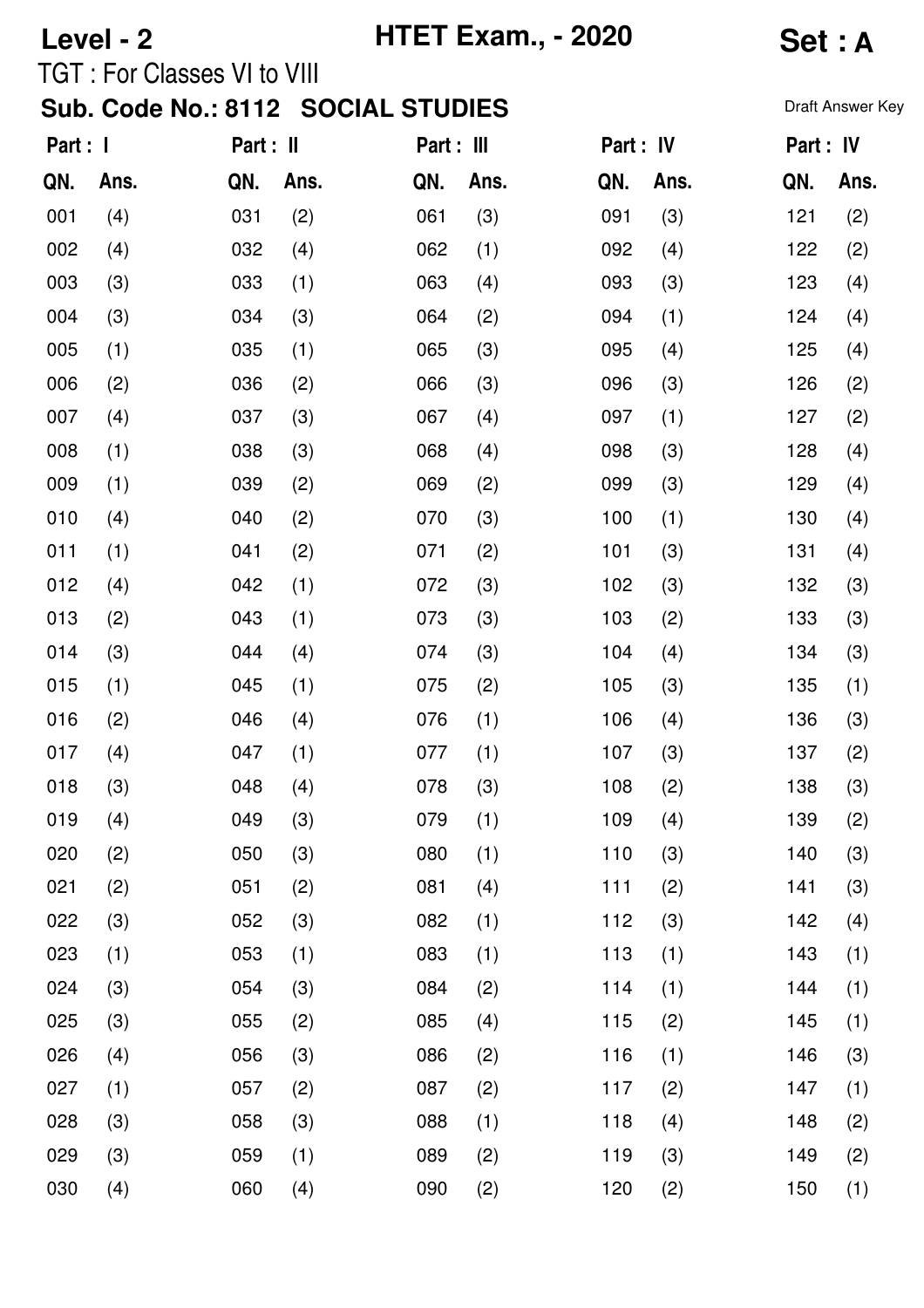## **Level - 2 HTET Exam., - 2020 Set : B**

### TGT : For Classes VI to VIII

| Part : I |      | Part : II |      | Part : III |      | Part : IV |      | Part : IV |      |
|----------|------|-----------|------|------------|------|-----------|------|-----------|------|
| QN.      | Ans. | QN.       | Ans. | QN.        | Ans. | QN.       | Ans. | QN.       | Ans. |
| 001      | (3)  | 031       | (4)  | 061        | (2)  | 091       | (1)  | 121       | (2)  |
| 002      | (4)  | 032       | (3)  | 062        | (3)  | 092       | (2)  | 122       | (3)  |
| 003      | (2)  | 033       | (3)  | 063        | (2)  | 093       | (3)  | 123       | (4)  |
| 004      | (2)  | 034       | (2)  | 064        | (3)  | 094       | (4)  | 124       | (2)  |
| 005      | (4)  | 035       | (1)  | 065        | (1)  | 095       | (3)  | 125       | (1)  |
| 006      | (4)  | 036       | (2)  | 066        | (1)  | 096       | (2)  | 126       | (3)  |
| 007      | (3)  | 037       | (3)  | 067        | (1)  | 097       | (3)  | 127       | (4)  |
| 008      | (4)  | 038       | (1)  | 068        | (4)  | 098       | (1)  | 128       | (3)  |
| 009      | (1)  | 039       | (2)  | 069        | (3)  | 099       | (4)  | 129       | (3)  |
| 010      | (1)  | 040       | (4)  | 070        | (3)  | 100       | (3)  | 130       | (3)  |
| 011      | (3)  | 041       | (2)  | 071        | (1)  | 101       | (1)  | 131       | (4)  |
| 012      | (3)  | 042       | (1)  | 072        | (3)  | 102       | (2)  | 132       | (2)  |
| 013      | (4)  | 043       | (2)  | 073        | (2)  | 103       | (2)  | 133       | (1)  |
| 014      | (1)  | 044       | (1)  | 074        | (1)  | 104       | (1)  | 134       | (1)  |
| 015      | (1)  | 045       | (1)  | 075        | (4)  | 105       | (4)  | 135       | (3)  |
| 016      | (4)  | 046       | (3)  | 076        | (3)  | 106       | (3)  | 136       | (4)  |
| 017      | (2)  | 047       | (1)  | 077        | (2)  | 107       | (1)  | 137       | (2)  |
| 018      | (1)  | 048       | (3)  | 078        | (4)  | 108       | (3)  | 138       | (1)  |
| 019      | (3)  | 049       | (1)  | 079        | (3)  | 109       | (4)  | 139       | (2)  |
| 020      | (2)  | 050       | (4)  | 080        | (3)  | 110       | (3)  | 140       | (2)  |
| 021      | (4)  | 051       | (1)  | 081        | (1)  | 111       | (2)  | 141       | (3)  |
| 022      | (1)  | 052       | (2)  | 082        | (2)  | 112       | (4)  | 142       | (2)  |
| 023      | (2)  | 053       | (2)  | 083        | (1)  | 113       | (3)  | 143       | (3)  |
| 024      | (3)  | 054       | (2)  | 084        | (2)  | 114       | (3)  | 144       | (4)  |
| 025      | (3)  | 055       | (3)  | 085        | (2)  | 115       | (3)  | 145       | (1)  |
| 026      | (1)  | 056       | (4)  | 086        | (4)  | 116       | (4)  | 146       | (4)  |
| 027      | (3)  | 057       | (3)  | 087        | (2)  | 117       | (1)  | 147       | (1)  |
| 028      | (3)  | 058       | (4)  | 088        | (2)  | 118       | (3)  | 148       | (2)  |
| 029      | (4)  | 059       | (3)  | 089        | (4)  | 119       | (2)  | 149       | (4)  |
| 030      | (4)  | 060       | (3)  | 090        | (1)  | 120       | (3)  | 150       | (4)  |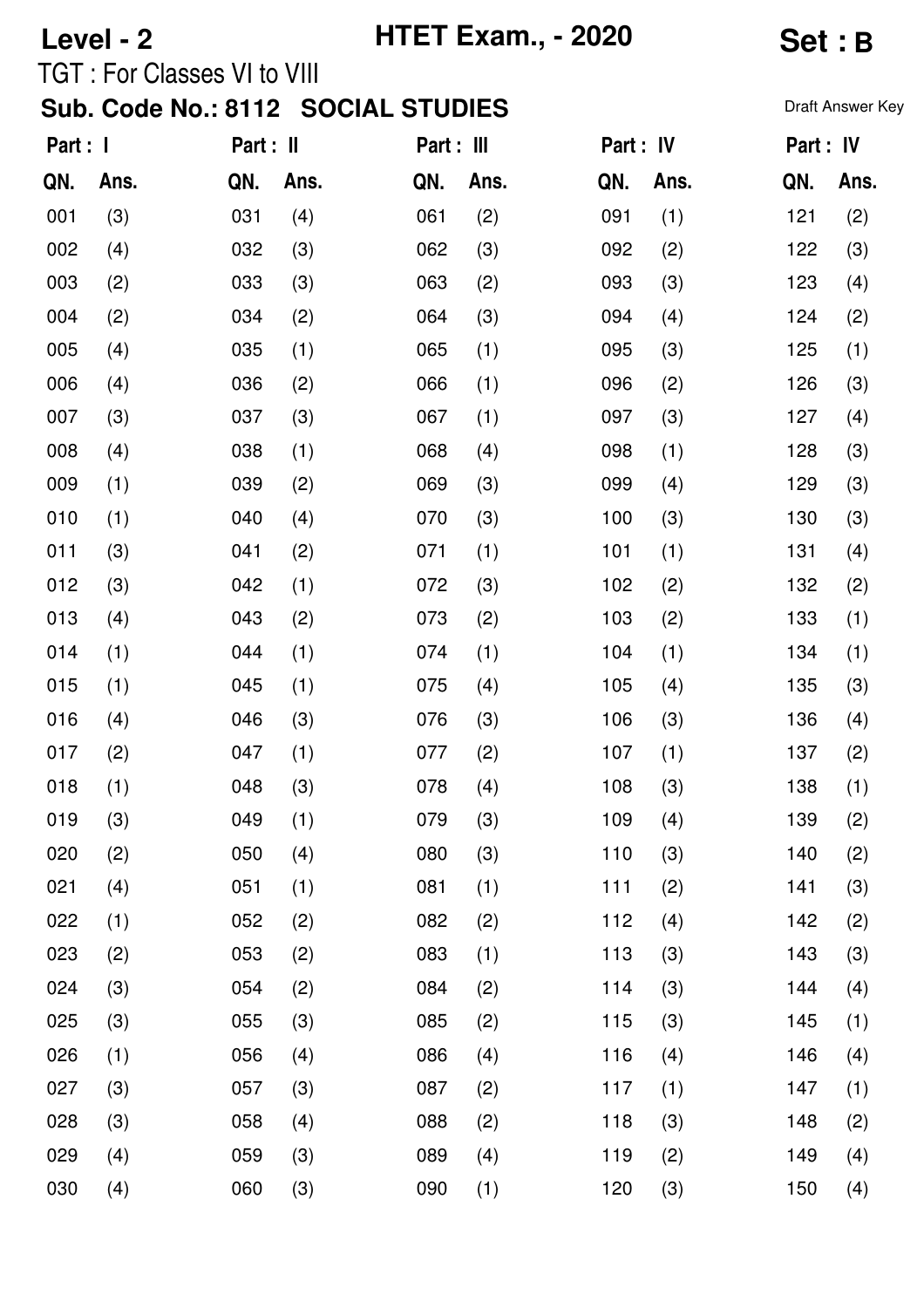# **Level - 2 HTET Exam., - 2020 Set : C**

TGT : For Classes VI to VIII

| Part : I |      | Part : II |      | Part : III |      | Part : IV |      | Part : IV |      |
|----------|------|-----------|------|------------|------|-----------|------|-----------|------|
| QN.      | Ans. | QN.       | Ans. | QN.        | Ans. | QN.       | Ans. | QN.       | Ans. |
| 001      | (3)  | 031       | (1)  | 061        | (3)  | 091       | (3)  | 121       | (3)  |
| 002      | (2)  | 032       | (4)  | 062        | (3)  | 092       | (1)  | 122       | (4)  |
| 003      | (3)  | 033       | (2)  | 063        | (2)  | 093       | (1)  | 123       | (3)  |
| 004      | (4)  | 034       | (3)  | 064        | (4)  | 094       | (2)  | 124       | (3)  |
| 005      | (1)  | 035       | (2)  | 065        | (2)  | 095       | (3)  | 125       | (1)  |
| 006      | (2)  | 036       | (3)  | 066        | (2)  | 096       | (4)  | 126       | (4)  |
| 007      | (4)  | 037       | (2)  | 067        | (1)  | 097       | (2)  | 127       | (1)  |
| 008      | (3)  | 038       | (3)  | 068        | (1)  | 098       | (1)  | 128       | (2)  |
| 009      | (4)  | 039       | (1)  | 069        | (3)  | 099       | (3)  | 129       | (1)  |
| 010      | (4)  | 040       | (2)  | 070        | (2)  | 100       | (3)  | 130       | (2)  |
| 011      | (3)  | 041       | (1)  | 071        | (4)  | 101       | (3)  | 131       | (1)  |
| 012      | (1)  | 042       | (2)  | 072        | (3)  | 102       | (1)  | 132       | (2)  |
| 013      | (4)  | 043       | (4)  | 073        | (1)  | 103       | (4)  | 133       | (1)  |
| 014      | (2)  | 044       | (1)  | 074        | (3)  | 104       | (2)  | 134       | (2)  |
| 015      | (1)  | 045       | (1)  | 075        | (1)  | 105       | (4)  | 135       | (4)  |
| 016      | (2)  | 046       | (3)  | 076        | (4)  | 106       | (3)  | 136       | (2)  |
| 017      | (1)  | 047       | (3)  | 077        | (3)  | 107       | (3)  | 137       | (3)  |
| 018      | (3)  | 048       | (2)  | 078        | (3)  | 108       | (3)  | 138       | (2)  |
| 019      | (3)  | 049       | (4)  | 079        | (1)  | 109       | (2)  | 139       | (3)  |
| 020      | (3)  | 050       | (2)  | 080        | (3)  | 110       | (4)  | 140       | (2)  |
| 021      | (1)  | 051       | (3)  | 081        | (2)  | 111       | (3)  | 141       | (4)  |
| 022      | (4)  | 052       | (4)  | 082        | (2)  | 112       | (1)  | 142       | (1)  |
| 023      | (1)  | 053       | (4)  | 083        | (4)  | 113       | (3)  | 143       | (4)  |
| 024      | (4)  | 054       | (1)  | 084        | (1)  | 114       | (3)  | 144       | (2)  |
| 025      | (1)  | 055       | (2)  | 085        | (2)  | 115       | (4)  | 145       | (3)  |
| 026      | (4)  | 056       | (1)  | 086        | (1)  | 116       | (4)  | 146       | (3)  |
| 027      | (2)  | 057       | (3)  | 087        | (1)  | 117       | (2)  | 147       | (4)  |
| 028      | (3)  | 058       | (3)  | 088        | (4)  | 118       | (2)  | 148       | (3)  |
| 029      | (3)  | 059       | (3)  | 089        | (2)  | 119       | (1)  | 149       | (4)  |
| 030      | (4)  | 060       | (1)  | 090        | (2)  | 120       | (3)  | 150       | (4)  |